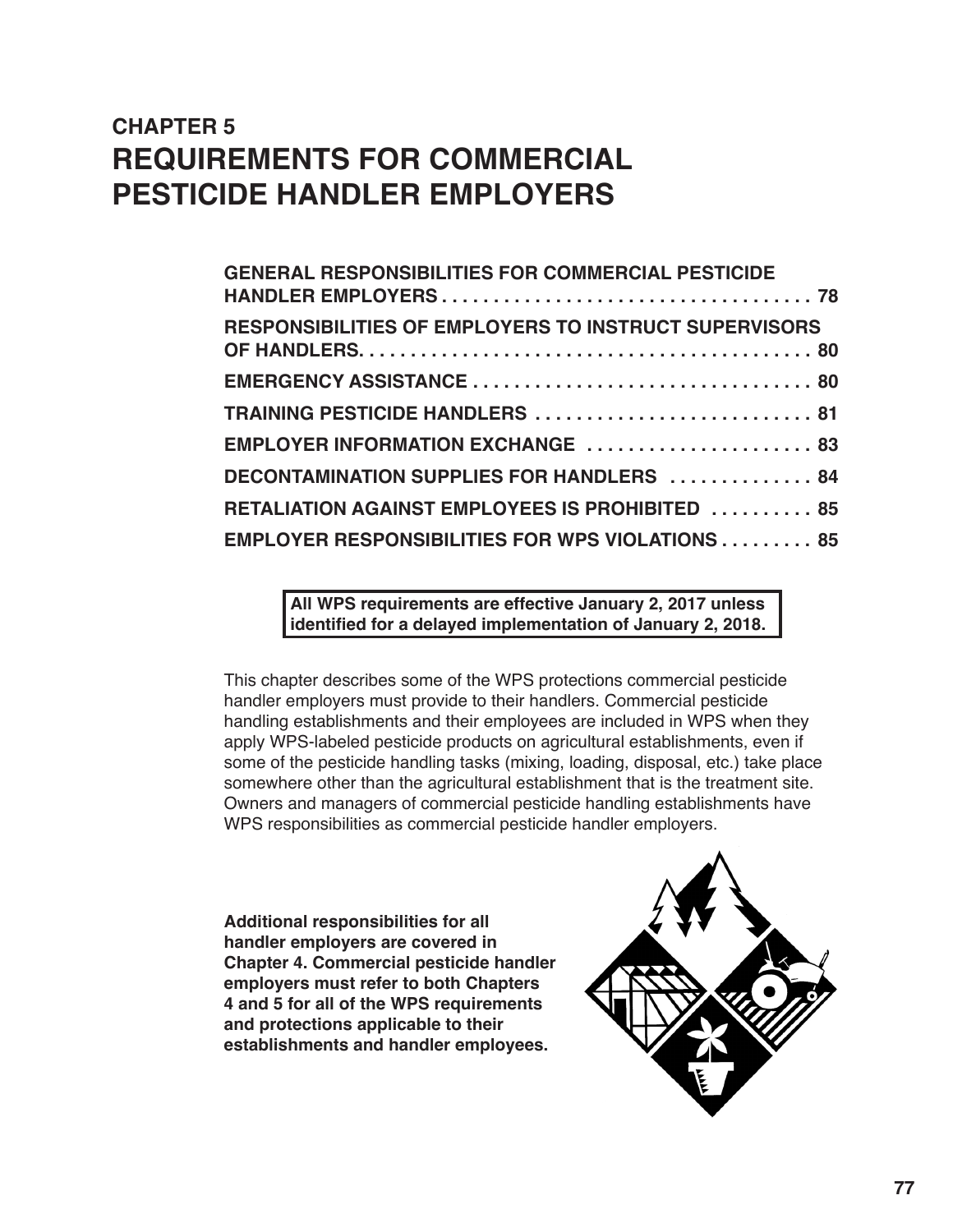## <span id="page-1-0"></span>**GENERAL RESPONSIBILITIES FOR COMMERCIAL PESTICIDE HANDLER EMPLOYERS**

To streamline presenting the WPS requirements for a commercial pesticide handler employer (CPHE), the requirements for CPHEs that are not covered in Chapter 4 have been placed in this chapter. **A CPHE must comply with the requirements presented in Chapter 4: Additional Handler Employer Requirements** *AND* **within this chapter.**



The responsibilities of complying with the WPS primarily fall on the employer (the owner of the business) of a handler (applicator/crop advisor). In addition, the pesticide handler is also responsible for complying with certain WPS provisions as well as all of the pesticide label directions.

#### **Key WPS definitions:**

**A commercial pesticide handling establishment** is defined as an enterprise, other than an agricultural establishment, that provides pesticide handler or crop advising services to agricultural establishments. *In other words, this is usually a custom pesticide application business that is hired by a farm, forest, nursery or enclosed space agricultural production facility to apply pesticides or to provide crop-consulting services.*

The commercial pesticide handling establishment is the business or enterprise that is hired to make pesticide applications on an agricultural establishment. The commercial pesticide handling employer is the person responsible for providing WPS protections to the handlers or crop advisors they employ.

**The commercial pesticide handler employer** is defined as any person, other than an agricultural employer, who employs any handler to perform handler activities on an agricultural establishment.

A crop advisor is considered a "handler" under WPS only if they are conducting handler tasks, which include entering into a treated area that is under a REI to do crop advisor tasks. **Crop advisors are NOT allowed to be early-entry workers.** See Chapter 6: Exemptions and Exceptions for crop advisors.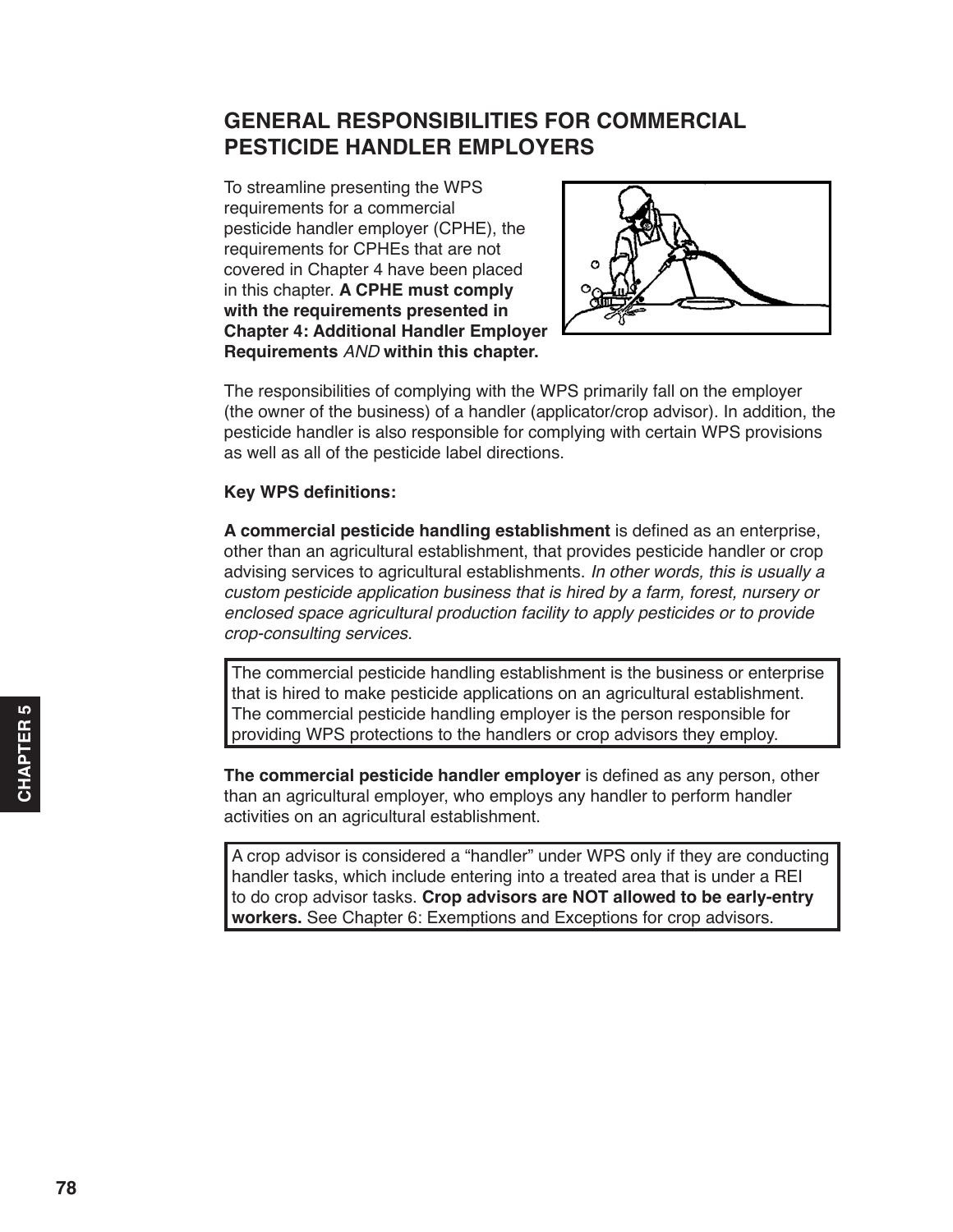#### **The CPHE must ensure that:**

- All pesticides are used consistent with the pesticide product label at all times, including following the WPS requirements when applicable. 170.313(a)
- Each worker and handler receives the protections required by the WPS. 170.313(b)
- Each handler, or worker that conducts early-entry tasks, is at least 18 years of age. 170.313(c)
- Employees do not clean, repair, or adjust pesticide application equipment without completing WPS handler training. 170.313(l)
- Other persons (not employed by the agricultural establishment) do not clean, repair, or adjust pesticide application equipment until they are told:
	- о That the equipment may be contaminated with pesticides.
	- о About the potentially harmful effects of pesticide exposure.
	- о How they are to handle the equipment to limit exposure to pesticides.
	- о How to wash themselves and/or their clothes to prevent or remove pesticide residues. 170.313(l)(1)-(4)
- Handlers are given instruction in the safe operation of equipment used to mix, load, transfer, or apply pesticides. 170.313(f)
- Before any equipment is used to mix, load, transfer, or apply pesticides, it must be inspected for leaks, clogged nozzles, worn or damaged parts. Any faulty equipment must be repaired or replaced before use.  $170.313(q)$
- Handlers that apply pesticides on an agricultural establishment are informed about, or are aware of, the location and description of any treated areas on the agricultural establishment where a REI is in effect, and the restrictions on entering those areas. 170.313(h)
- Records or other information required by WPS are provided for inspection to an employee of EPA or any duly authorized representative of the Federal, State, or Tribal agency responsible for pesticide enforcement. 170.313(m)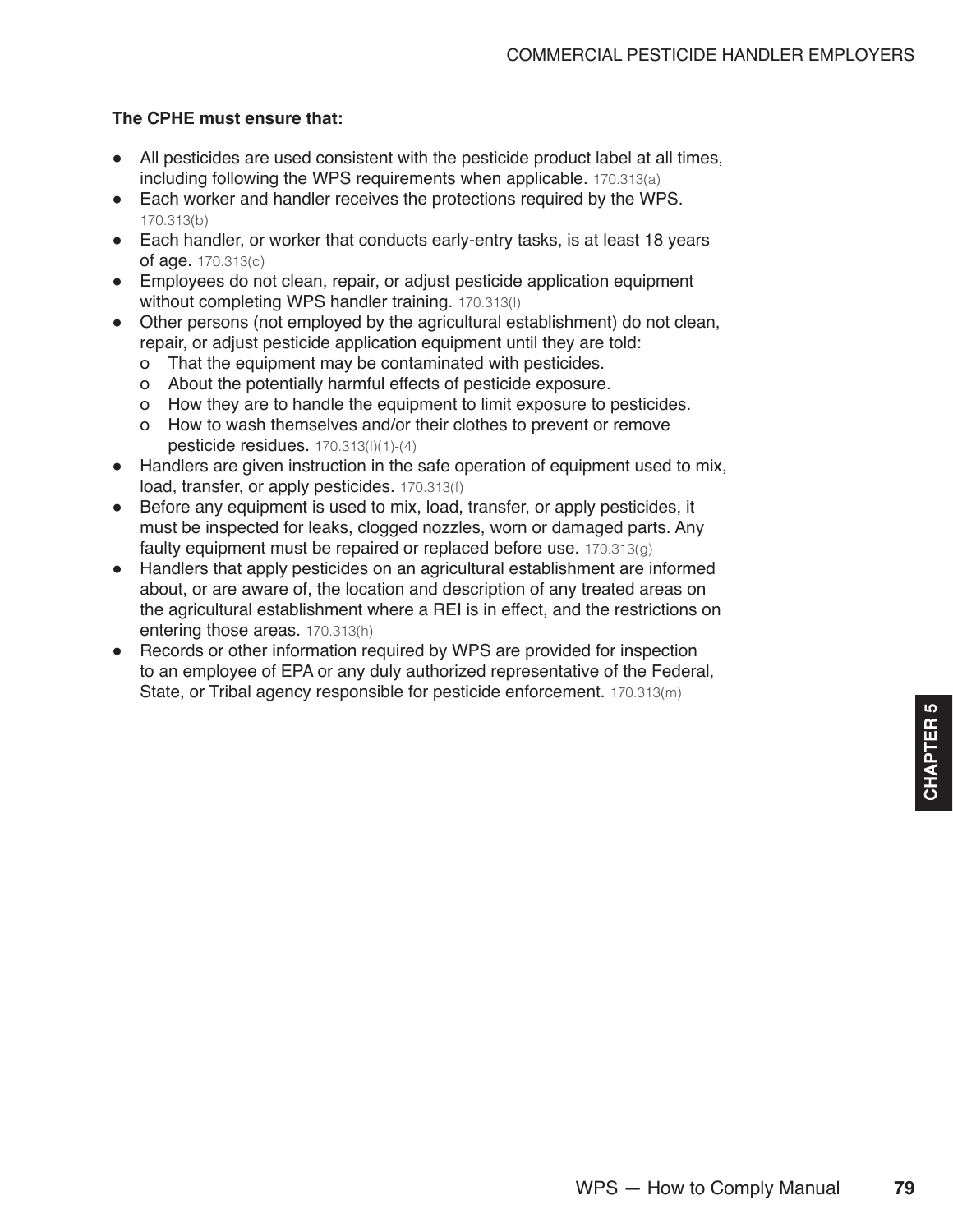### **RESPONSIBILITIES OF EMPLOYERS TO INSTRUCT SUPERVISORS OF HANDLERS** 170.313(d) & (e)

<span id="page-3-0"></span>*Even if the CPHE assigns a supervising employee or labor contractor to carry out the duties required by the WPS, the CPHE is ultimately responsible for making sure those duties are performed.*

If a CPHE employs anyone to supervise handlers, or hires handlers through a labor contractor, the CPHE must provide sufficient instructions to the supervisors and/or labor contractors to ensure that handlers receive all required WPS protections. The instructions must specify which tasks the labor contractor and/or supervisors are responsible for in order to comply with the WPS.

The CPHE must also require labor contractors and anyone who supervises handlers to provide sufficient information and directions to each handler to ensure that they can comply with the WPS provisions applicable to their duties and tasks as a handler.

The CPHE and their supervisors must clearly understand each of the responsibilities for complying with the WPS and ensure that they are implemented.

## **EMERGENCY ASSISTANCE**

*Employers can "make transportation available" by:*

- *Taking the employee to the medical care facility, or*
- *Calling an emergency vehicle, such as an ambulance, or*
- **Making sure the** *employee has a ride to the medical care facility with someone else.*

*The CPHE has WPS emergency assistance responsibilities for only their handlers. An agricultural employer has no WPS responsibilities for CPHE handlers other than providing information about treated areas under REIs to the CPHE (information exchange).* If there is reason to believe that a handler employed by a CPHE has experienced a potential pesticide exposure during or within 72 hours after his or her employment, and needs emergency medical treatment, the CPHE must do all of the following promptly after learning of the possible poisoning or injury:



#### **Provide emergency transportation** 170.313(k)(1)

Promptly make emergency transportation available to take the handler from the commercial pesticide handling establishment, or any agricultural establishment on which the handler may be working on behalf of the CPHE, to a medical care facility capable of providing emergency medical treatment to a person exposed to pesticides.

#### **Provide emergency information** 170.313(k)(2)

The CPHE must provide all of the following information to the treating medical personnel:

- Copies of the applicable safety data sheet(s) and the product name(s), EPA registration number(s) and active ingredient(s) for each pesticide product to which the person may have been exposed.
- The circumstances of application or use of the pesticide on the agricultural establishment.
- The circumstances that could have resulted in exposure to the pesticide.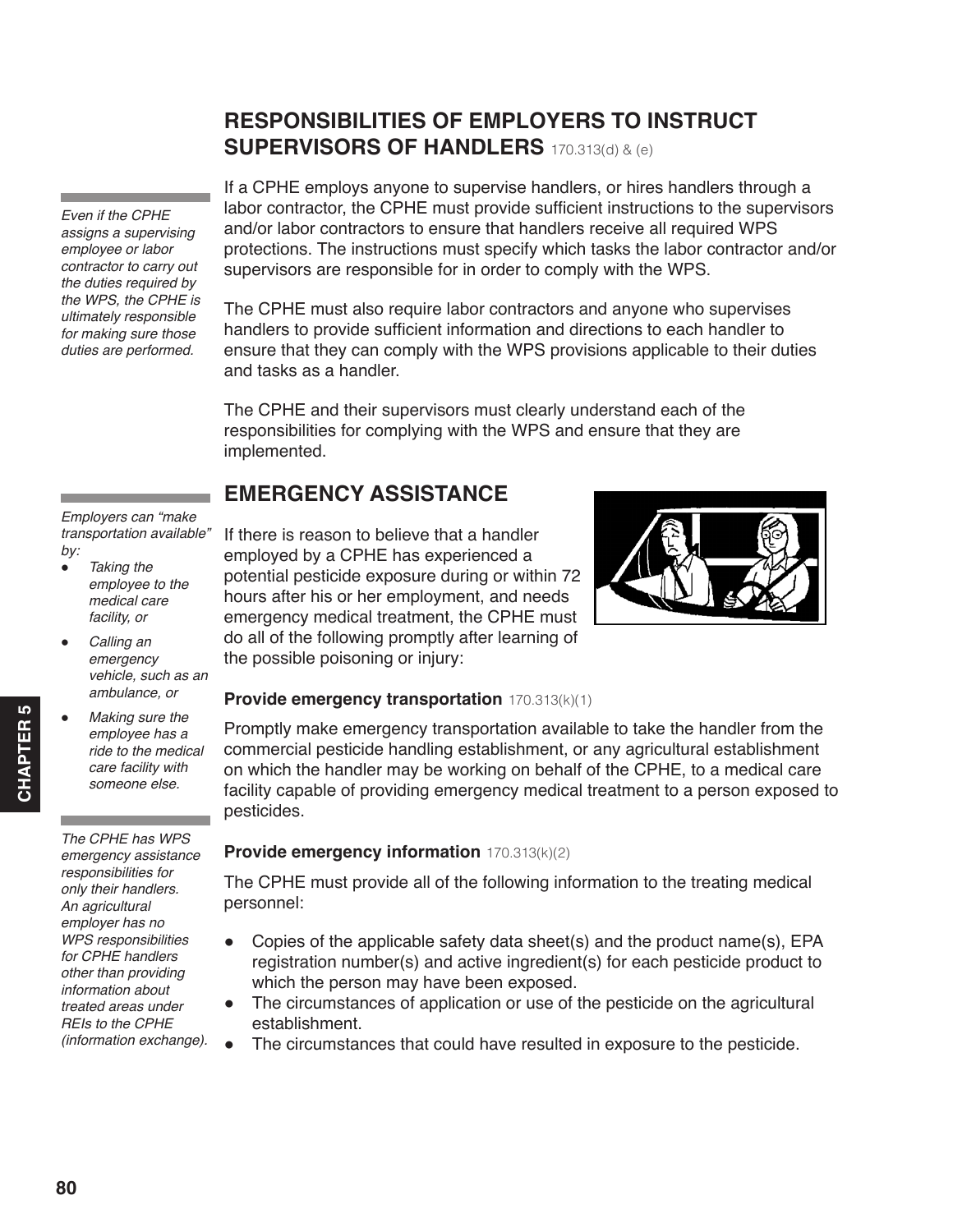## <span id="page-4-0"></span>**TRAINING PESTICIDE HANDLERS**

The following section provides an overview of the key requirements for training handlers in accordance with the WPS.

● **There is no grace period for WPS handler training! Handlers must be trained before performing any handling task.**



- All handlers must be trained every 12 months. 170.501(a)
- Employees are only exempt from WPS handler training if the handler is currently:
	- о Certified as an applicator of restricted-use pesticides.
	- о Certified or licensed as a crop advisor by a program acknowledged as appropriate in writing by EPA or the State or Tribal agency responsible for pesticide enforcement and that includes all the topics required. 170.501(b)
- Only qualified trainers may provide training and they must be present during the entire training program to respond to questions (see below to determine who is qualified to train handlers).  $170.501(c)(1) & (4)$
- Training must be given orally from written materials or audio-visually using only EPA approved training materials. 170.501(c)
- Training must be presented in a manner employees can understand using a translator if necessary.
- Records of handler training must be kept for 2 years.
- Training records must be provided to employees upon request.
- All training requirements are effective January 2, 2017 EXCEPT the expanded training content which is effective six months after EPA announces the availability of training materials **but not earlier than January 2, 2018**. 170.501(c)(3)

#### **What topics must the handler training cover?**

Handler training content effective January 2, 2018 is itemized in Appendix B: Worker Protection Standard Criteria. Until January 2, 2018, WPS safety training content remains the same as in the 1995 rule although *all training materials used after January 2, 2017 must be approved by EPA*. **.**

*The expanded content of training topics is the only requirement of handler training that has a delayed implementation date of January 2, 2018 (or no more than 6 months after EPA has published the availability of the training materials but not before January 2, 2018). Handlers will have to be trained on the same 23 topics as workers, with handlers requiring an additional 13 topics (total of 36 topics). Refer to Training Criteria for Handlers in the Appendix B for information*  on specific training topics.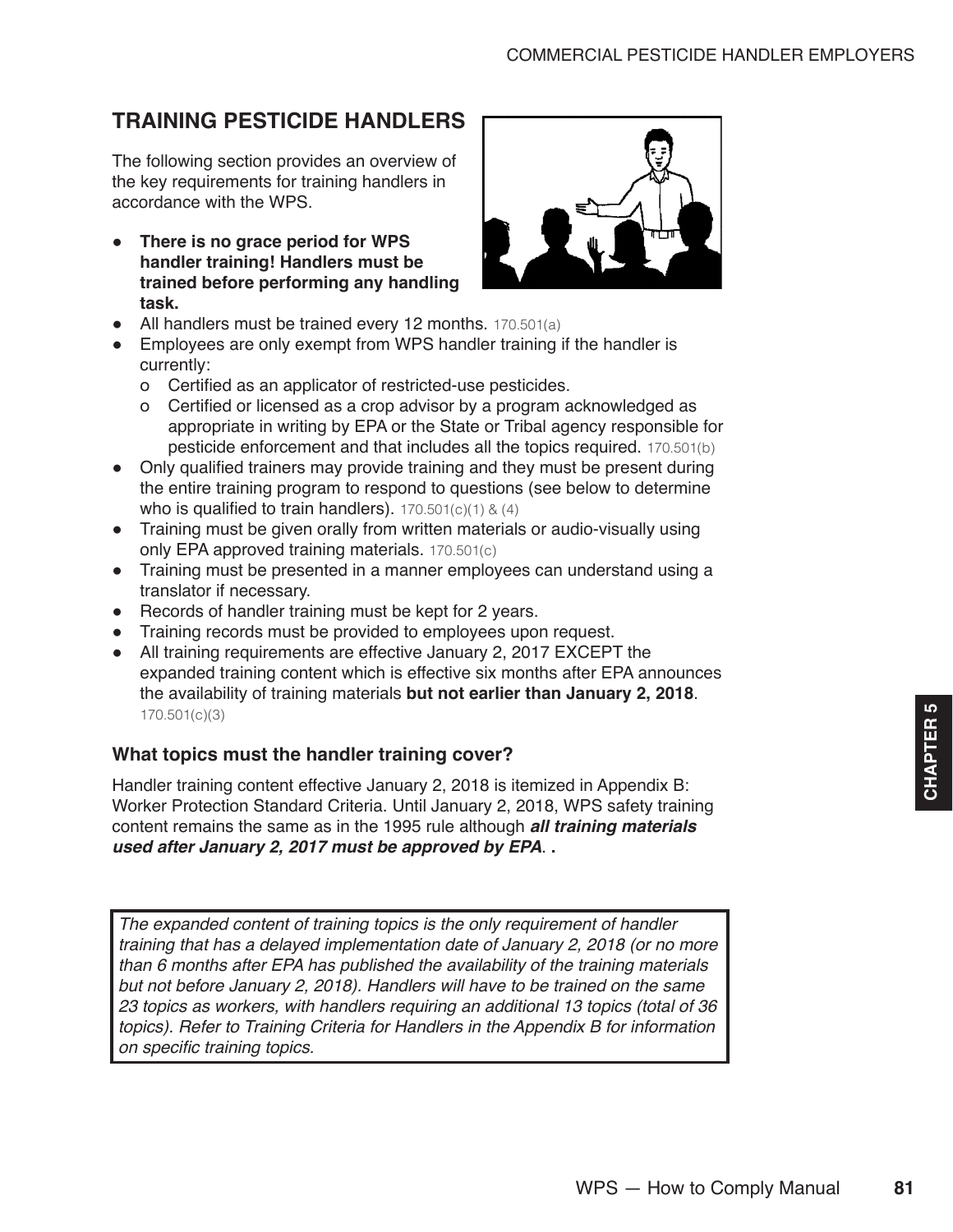#### **How often must handlers be trained?** 170.501(a)

Once every 12 months (annually), counting from the end of the month in which the previous training was completed.

**Training records** 170.501(d)

Training records for each handler must be kept on the establishment for 2 years from the date of training. The training record must include:

- The handler's printed name and signature,
- The date of training,
- Trainer's name,
- Evidence of the trainer's qualification to train,
- Employer's name, and
- Information to identify which EPA-approved training materials were used for the training. (i.e., the EPA document number or EPA approval number for the materials.)

A copy of the training record is not required to be provided to each handler trained. However, the CPHE must provide a copy of the training record to the trained handler if requested by the employee. Individual training record forms or other methods of maintaining the required training information may be developed and used to meet this requirement.

#### **Who qualifies to be a WPS trainer?** 170.501(c)(4)

The person who conducts handler training must:

- Currently be a certified applicator of restricted-use pesticides (in any category of certification), or
- Currently be designated as a trainer of certified pesticide applicators or handlers by a Federal, State, or Tribal agency having jurisdiction, or
- Have completed an EPA-approved pesticide safety train-the-trainer program for trainers of handlers.

#### **How is training to be conducted?** 170.501(c)(1)

Trainers of handlers must:

- Use EPA-approved training materials,
- Present the training orally from written materials or audio visually,
- Present the information in a manner that the trainees can understand, using a translator if necessary,
- Be present at all times during training to respond to trainees' questions, and
- Ensure training quality by providing an environment conducive to training that is reasonably free of distractions.

*An attendance roster of the WPS training with all of the training record information meets the recordkeeping requirement.*

*The EPA does NOT supply or issue WPS*  training verification *cards.*

*If a handler was trained at another establishment, you may get a copy of the training record and keep as your record of training. If no record is provided, you must provide WPS training and maintain the training record.* 

*WPS training materials that are produced by*  EPA will bear the official *EPA logo and have an EPA publication number. WPS training materials that have been developed by others and approved by EPA will bear an EPA approval number and an EPA statement of approval for use for WPS training.*

**82**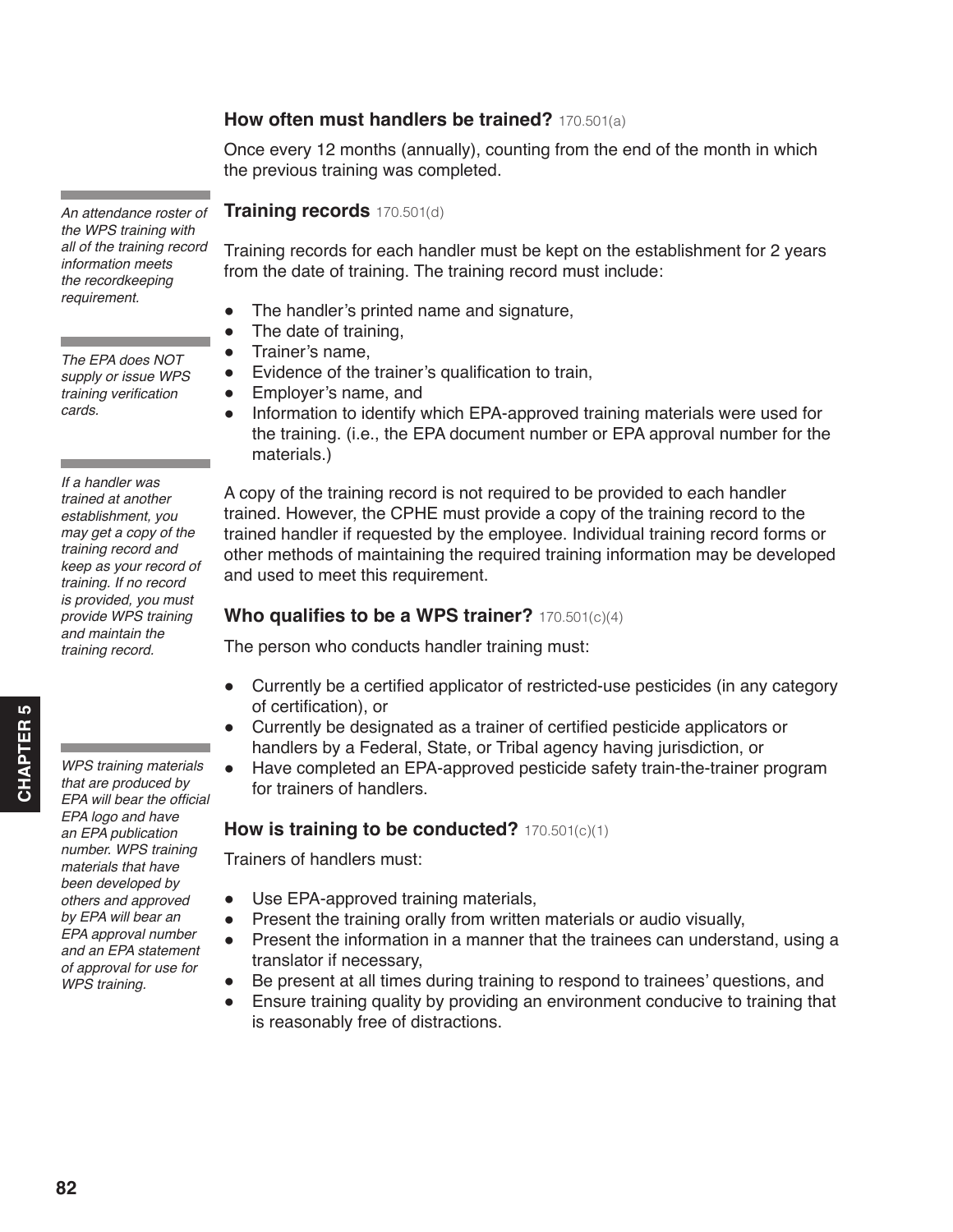## <span id="page-6-0"></span>**EMPLOYER INFORMATION EXCHANGE**

Whenever a commercial pesticide handler (including crop advisors) will perform pesticide handling tasks on an agricultural establishment, the CPHE must provide the agricultural employer with certain information concerning pesticide applications being conducted on the agricultural establishment.



The purpose of this exchange of information is to allow the agricultural employer the opportunity to inform workers or handlers of pesticide applications made, restricted areas, and to record and display the appropriate information.

In addition, the agricultural employer must provide certain information to the CPHE about treated areas on the agricultural establishment. The purpose of this exchange of information (and the requirement for the CHPE to pass it along to the handler) is to ensure that a commercial pesticide handler is aware of areas under REIs on an agricultural establishment close to where he/she will be working.

#### **Information provided** *to* **the commercial pesticide handler employer (CPHE)** *from* **an agricultural employer** 170.309(k) & 170.313(h)

- Before a commercial pesticide handler enters an agricultural establishment, the agricultural employer must inform the CPHE about treated areas and any restrictions on the establishment and the CPHE must provide that information to the commercial pesticide handler. While it is the agricultural employer's responsibility to inform the CPHE, the CPHE must obtain this information so it can be communicated to their handler employees.
- The agricultural employer must provide to the CPHE:
	- о The specific location and description of any treated areas on the agricultural establishment under a restricted-entry interval that the commercial pesticide handler may be in (or walk within 1/4 mile of), and
	- о Any restrictions on entering those areas.

The CPHE must inform their handler of the information provided by the agricultural employer. 170.313 (h)

*Prior to the application, the CPHE and agricultural employer should agree upon a way to communicate any changes that may occur regarding the pesticide application to ensure receipt of the information. This information exchange can be accomplished through electronic media, telephone or other means.*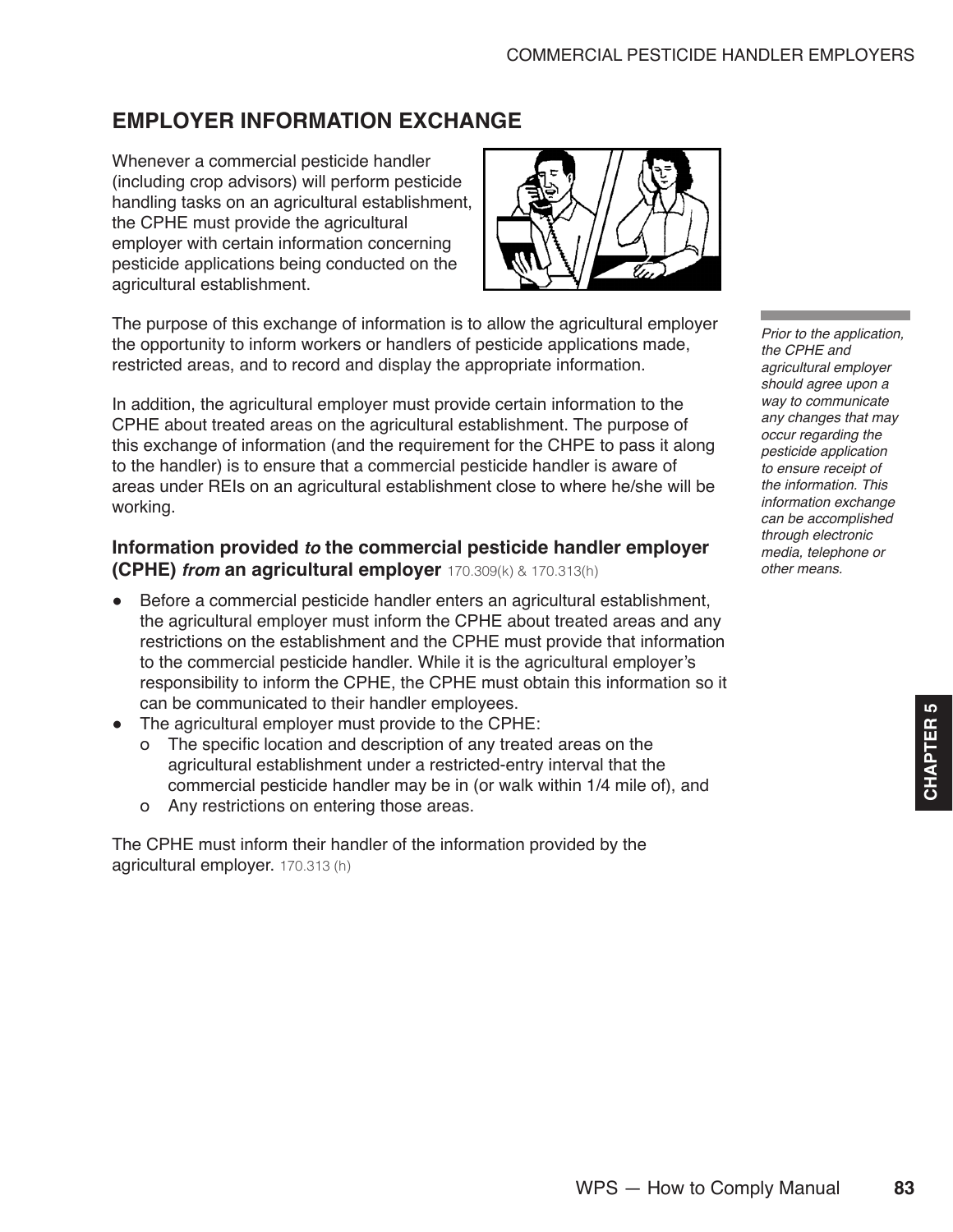#### <span id="page-7-0"></span>**Information provided** *to* **an agricultural employer** *from* **a commercial pesticide handler employer (CPHE)** 170.313(i) & (j)

To allow an agricultural employer to inform workers on the establishment about a pesticide application that is, or will be performed, the CPHE (employer of the for-hire/custom applicator) must inform the agricultural employer of the following:

- $\bullet$  The specific location and description of the area(s) on the agricultural establishment that are to be treated with a pesticide product,
- Date, start time and estimated end time of the pesticide application,
- Pesticide product name, EPA registration number, and active ingredient(s),
- REI for the pesticide product,
- Whether the pesticide product labeling requires posting, oral notification or both to be conducted by the agricultural employer, and
- Any other specific requirements on the pesticide product labeling concerning protection of workers and other persons during or after application.

#### **What if the information changes?**

The CPHE must provide the agricultural employer with updated information PRIOR to the application when there are any changes to:

- The location to be treated,
- $\bullet$  REI.
- Method of notification,
- Labeling requirements to protect workers/other persons, or
- The start time which will cause it to be earlier than estimated.

If the product information changes or there are other changes to the date, start and end time, the CPHE must provide the updated information to the agricultural employer within 2 hours after completing the application.

Changes to the estimated application end time of less than one hour do not need to be reported to the agricultural employer.

## **DECONTAMINATION SUPPLIES FOR HANDLERS**

To prevent, or mitigate pesticide exposures, the commercial pesticide handler employer is required to provide supplies to each handler for routine washing to remove pesticide residues, emergency decontamination, and immediate eye-flushing in certain situations. What supplies must be provided, when, where, and for how long are covered in Chapter 4: Additional Handler Employer Requirements.



*agricultural employers to make arrangements with the CPHE on how they will receive the required pesticide application information so they can take the necessary steps to protect workers and other persons on the establishment during pesticide applications,*  provide notification of *pesticide applications to workers, and provide the application and hazard information at the central display site.* 

*It is important for*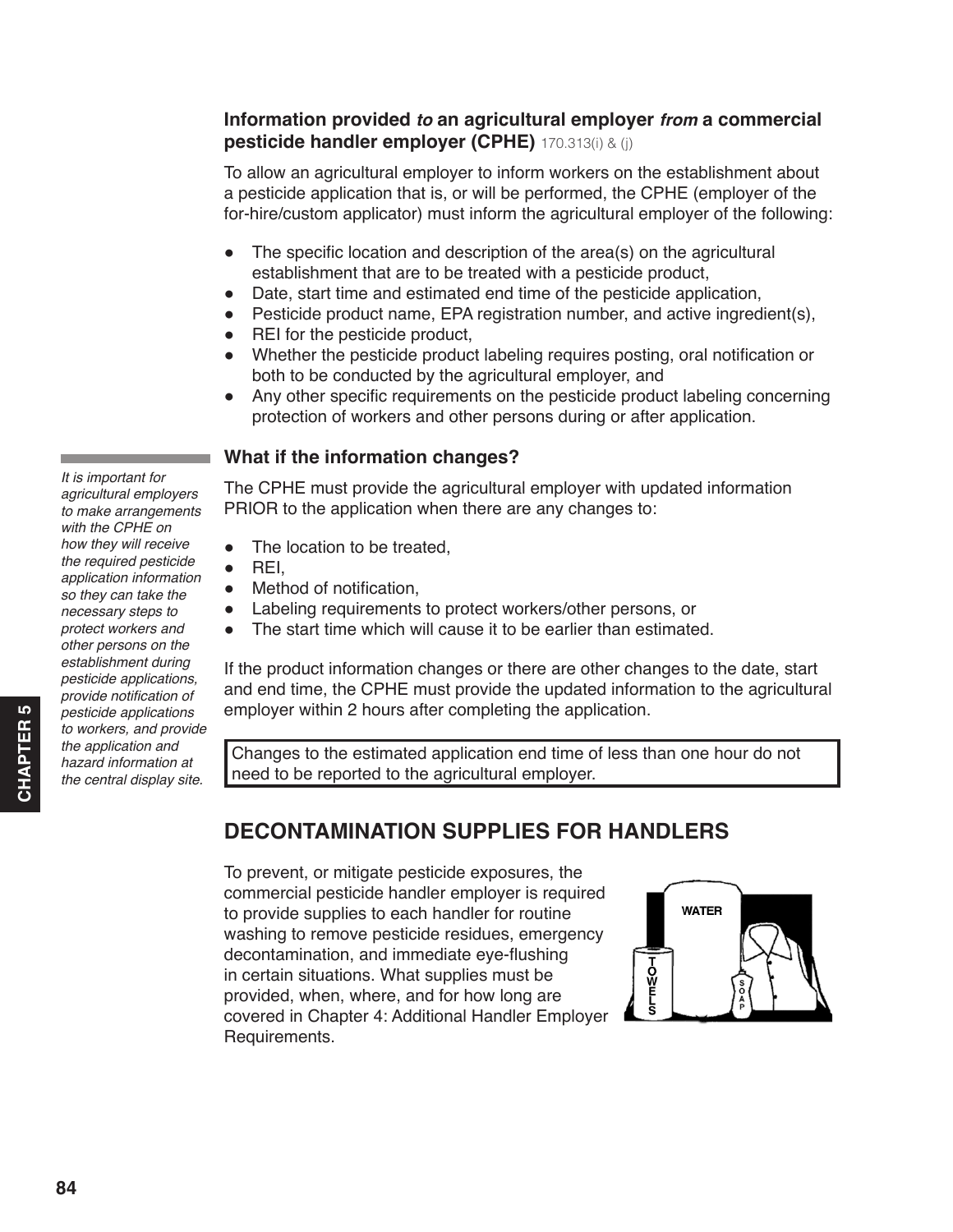## <span id="page-8-0"></span>**RETALIATION AGAINST EMPLOYEES IS PROHIBITED**

The commercial pesticide handler employer, their supervisors or others cannot intimidate, threaten, coerce or discriminate against, prevent, discourage, or fire any handler for complying or attempting to comply with the WPS. Additionally, the commercial pesticide handler employer cannot retaliate in any manner if:

- Any handler refuses to participate in any activity that the handler reasonably believes to be in violation of the WPS,
- Any handler has, or is about to report WPS noncompliance to appropriate authorities for enforcement of WPS provisions, or
- Any handler agrees to provide information to the EPA or any duly authorized representative of a Federal, State or Tribal government about WPS compliance, or assists or participates in any manner in an investigation, proceeding, or hearing concerning WPS compliance.

*Retaliation is a serious violation of federal law* (170.315)

### **EMPLOYER RESPONSIBILITIES FOR WPS VIOLATIONS**

#### **Penalties for noncompliance** 170.317

Commercial pesticide handler employers can be subject to civil and criminal penalties if they do not comply with the federal WPS including all revisions to this rule. Failure to comply is a pesticide misuse violation since the WPS is referenced on applicable pesticide product labeling. Failure to comply with distinct requirements of the WPS can result in independently assessable charges, even if the violative acts occurred during one pesticide application. See Chapter 7: Compliance with the Worker Protection Standard.

#### **Employer responsibilities for supervisors or labor contractors assigned to carry out WPS requirements**

The Federal Insecticide, Fungicide and Rodenticide Act (FIFRA) includes provisions that hold commercial pesticide handler employers liable for a WPS penalty if another person employed by or **acting for** them, including supervisors, fails to comply with any WPS requirements. The term "acting for" includes both employment and contractual relationships.